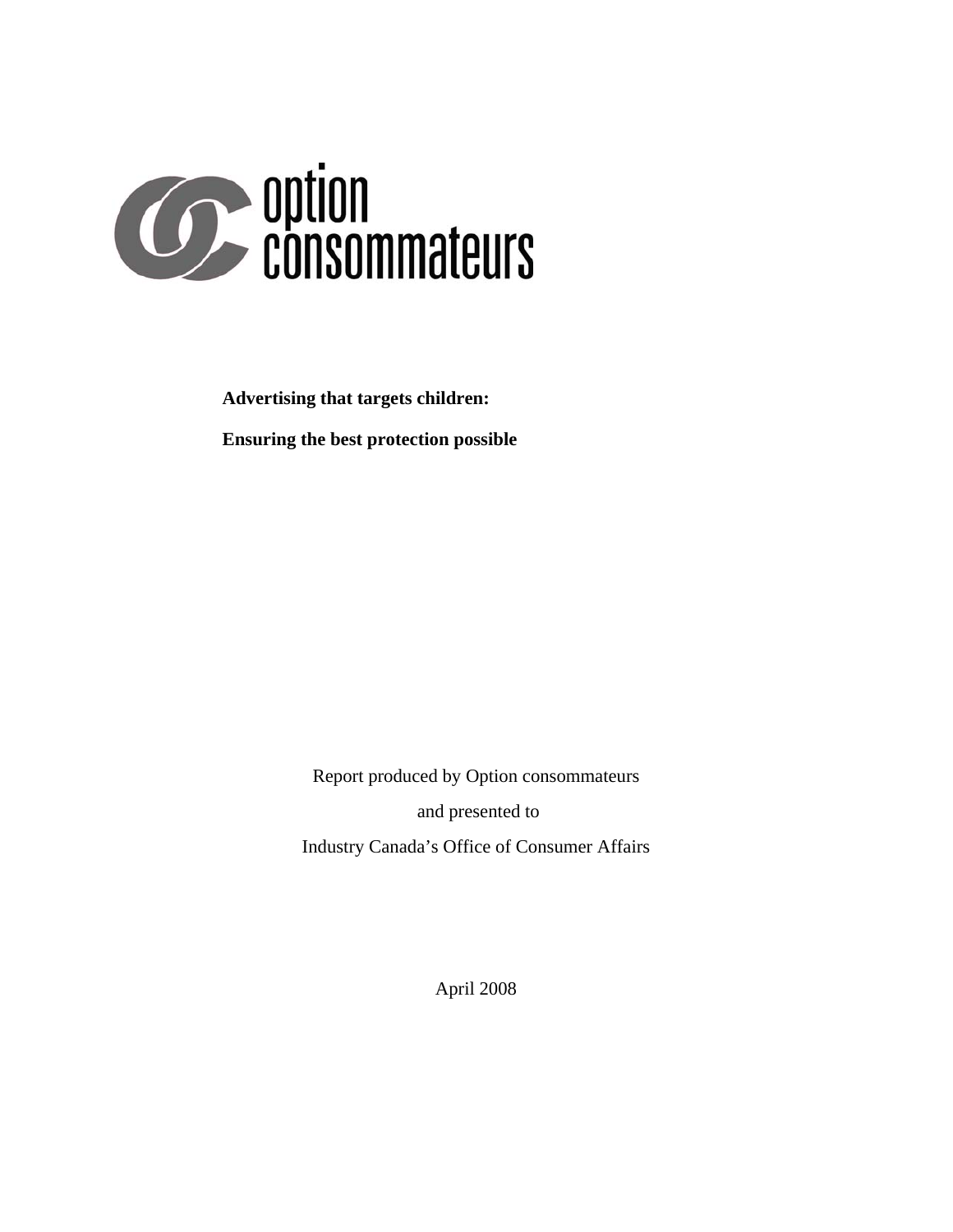## **OPTION CONSOMMATEURS**

# **MISSION**

Option consommateurs is a not-for-profit association whose mission is to promote and defend the rights and interests of consumers and ensure that they are respected.

## **HISTORY**

Option consommateurs has been in existence since 1983, when it sprang from the *Mouvement des associations coopératives d'économie familial* (ACEF), more particularly, the ACEF of Montreal. In 1999, it merged with the *Association des consommateurs du Québec* (ACQ), which had already pursued a similar mission for over 50 years.

## **PRINCIPAL ACTIVITIES**

*Options consommateurs'* team of approximately 30 employees work in five departments: Budgeting, Energy Efficiency, Legal Affairs, Press Room, and Research and Representation. Over the years, *Option consommateurs* has developed special expertise in the areas of financial services, health, agrifood, energy, travel, access to justice, trade practices, indebtedness, and the protection of privacy. Every year, we reach 7,000–10,000 consumers directly, conduct numerous interviews in the media, participate in working groups, sit on boards of directors, carry out largescale projects with key partners, and produce research reports, policy papers and buyers' guides, including the annual *Toy Guide* in *Protégez-vous* magazine.

## **MEMBERSHIP**

In its quest to bring about change, *Option consommateurs* is active on many fronts: carrying out research, organizing class action suits, and applying pressure on companies and government authorities. You can help us do more for you by becoming a member of *Option consommateurs* at www.option-consommateurs.org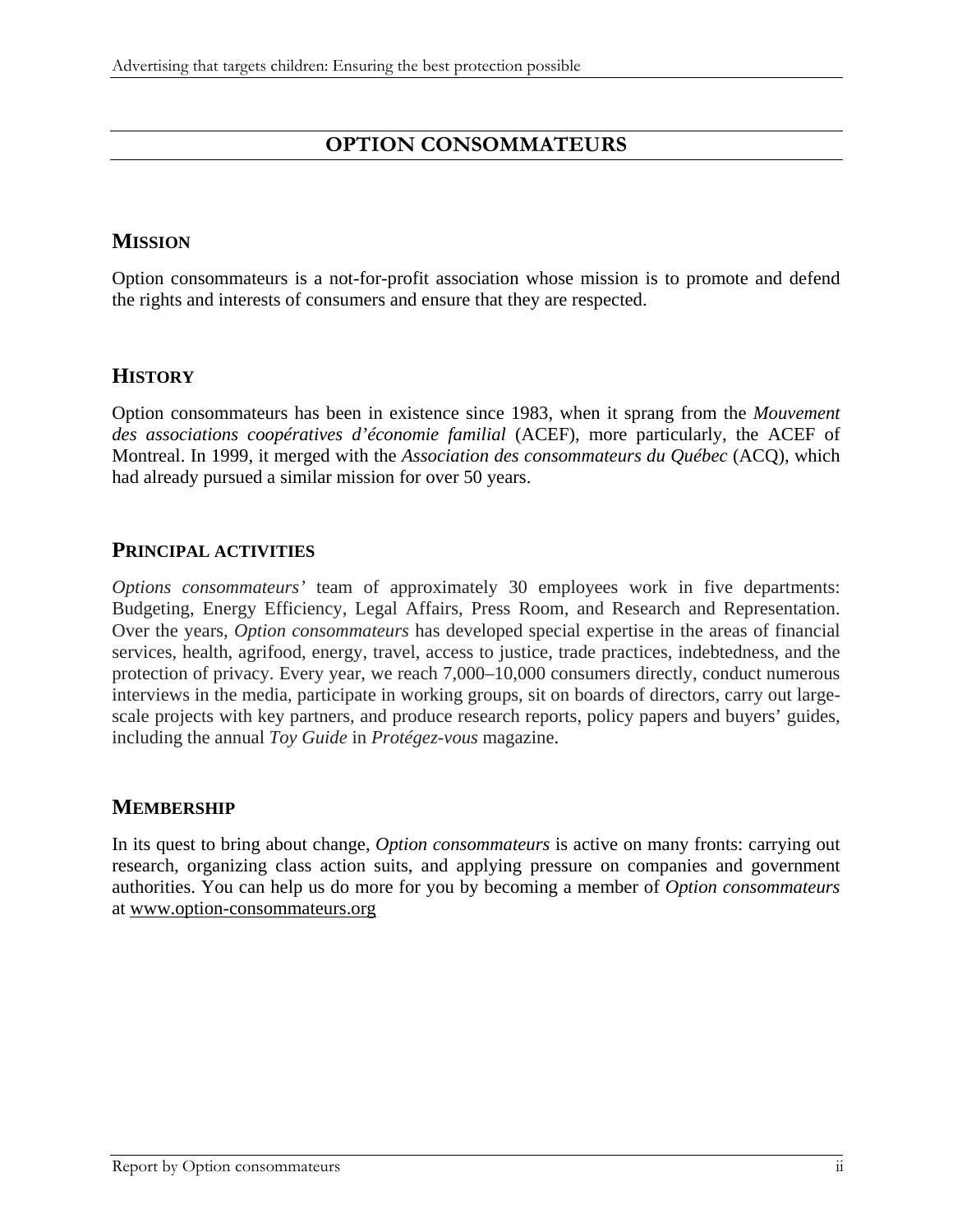## **ACKNOWLEDGEMENTS**

This research was coordinated by project head Jacinthe Lauzon, who also drafted this report in collaboration with M<sup>e</sup> Michael Jared Simkin and M<sup>e</sup> Marie-Hélène Beaulieu

Option consommateurs would like to thank Industry Canada for its financial support in conducting this research.

The reproduction of this report is permitted on condition that you state the source. Any reproduction or allusion to its contents for advertising or monetary purposes, however, is strictly prohibited.

#### **LEGAL DEPOSIT**

Bibliothèque nationale du Québec National library of Canada

ISBN 978-2-923522-30-2

Option consommateurs 2120, rue Sherbrooke est, Suite 604 Montréal (Québec) H2K 1C3

Telephone : (514) 598-7288 Fax: (514) 598-8511 Email: [info@option-consommateurs.org](mailto:info@option-consommateurs.org)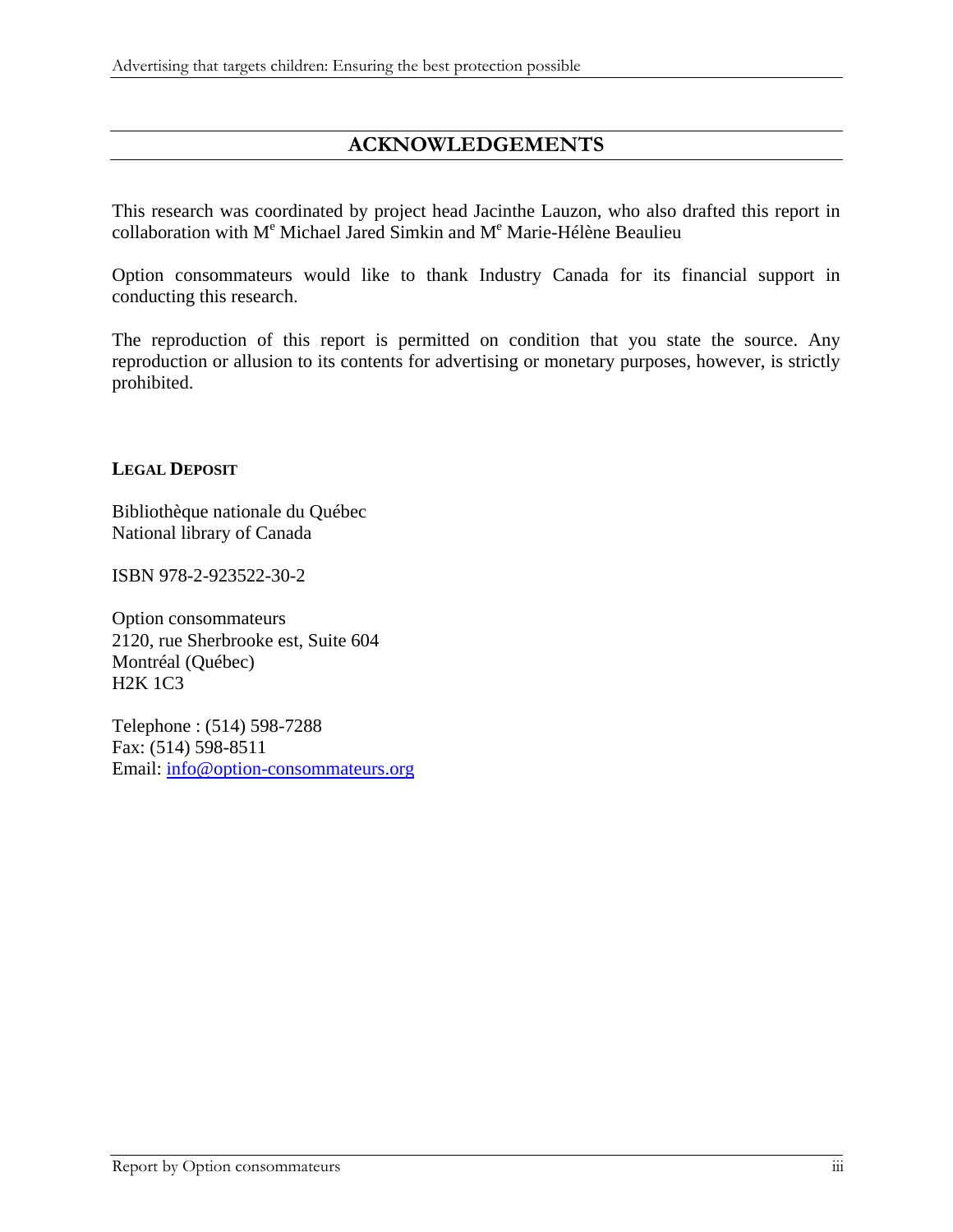### **EXECUTIVE SUMMARY**

Young people constitute a very important segment of the consumer population and businesses are outdoing themselves to win them over, through Internet advertising, product placements, use of logos, derived products and so on. But what about the effects of such advertising on the children themselves? Do they really understand the motives behind the advertisers' tactics of persuasion? What is the best way to protect them? Is the voluntary code of practice applied in Canada sufficient to protect children from advertising that targets them directly? Would it be better to go for a system of legal controls like the one adopted in Quebec? This study addresses this increasingly important issue by examining political and legislative measures put in place in the rest of Canada and in certain other countries to protect children against advertising aimed exclusively at them. More precisely, it attempts to compare two types of controls: legal controls (state regulation) and voluntary controls (self-regulation), and to determine their impact.

With this aim in view, we first of all consider the ability of children to understand advertising and its effects. We then describe the legal instruments and voluntary undertakings (selfregulation) current in Canada and present the opinions of various key players on this topic, i.e. representatives of the advertising industry, government and various groups (e.g., the Alliance for Children and Television, the Canadian Advertisers' Association, and the media education resource centre at the *Office de la Protection du consommateur*).

To better understand the two control mechanisms that exist in Quebec and Canada, we have decided to compare them with the measures in force in a number of other countries. This study therefore presents the international statutory basis with regard to children and advertising. We then describe the situation in the United States, the European Union, Sweden, Norway and France. We also refer briefly to certain measures adopted in Germany, Greece, Great Britain and Denmark.

In conclusion, we give examples of advertisements directed at children that were launched recently in Quebec, including some that were the object of complaints to the *Office de la protection du consommateur*.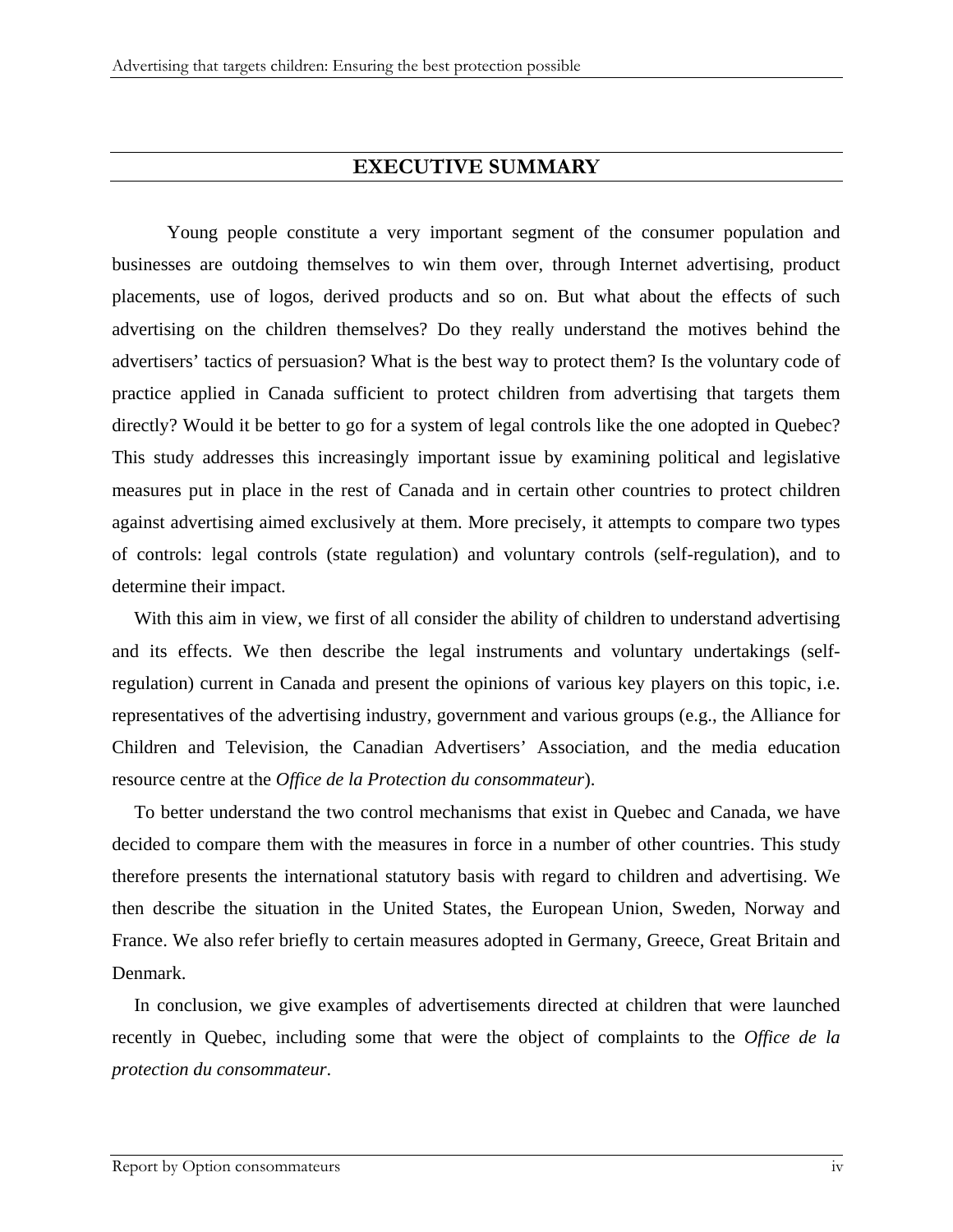In order to better identify the best way of protecting children against the advertising targeting them and to find answers to our questions, we reviewed the Canadian, American and European literature on the subject, and conducted semi-directed interviews with key players.

All things considered, the system of voluntary codes and the current system of legal controls both have their advantages and disadvantages. As for the legal system of controls, its sole objective is to protect children. Seeing children as vulnerable, Quebec availed itself of a strict regulatory instrument that has won recognition throughout the world. On the other hand, having a law that protects the children is not everything. One still needs a body to ensure that it is respected. With this aim in view, it is absolutely necessary that the *Office de la protection des consommateurs* be accorded the necessary financial resources.

On the other hand, the Canadian system of voluntary codes is interesting for its flexibility, its transparency and its representativeness. This model created by the industry is effective and is strictly respected by the majority of advertisers. However, it nevertheless happens that there are advertisements that target children and attempt to sell products to these consumers, who are as yet unable to make enlightened choices.

Following our analysis, we make the following recommendations:

### **Recommendation 1**

Option consommateurs recommends that the Government of Canada take the legislative measures necessary to prohibit advertising aimed at children and to protect them in the best manner possible.

#### **Recommendation 2**

Option consommateurs recommends that the Government of Quebec provide the *Office de la protection du consommateur* with the resources and the means necessary to enforce Sections 248 and 249 of the *Consumer Protection Act* (CPA) respecting advertising aimed at children.

### **Recommandation 3**

Option consommateurs recommends that the *Office de la protection du consommateur* update its guide to the application of Sections 248 and 249 of the CPA as soon as possible. This update will have to take into account new forms of advertising and marketing.